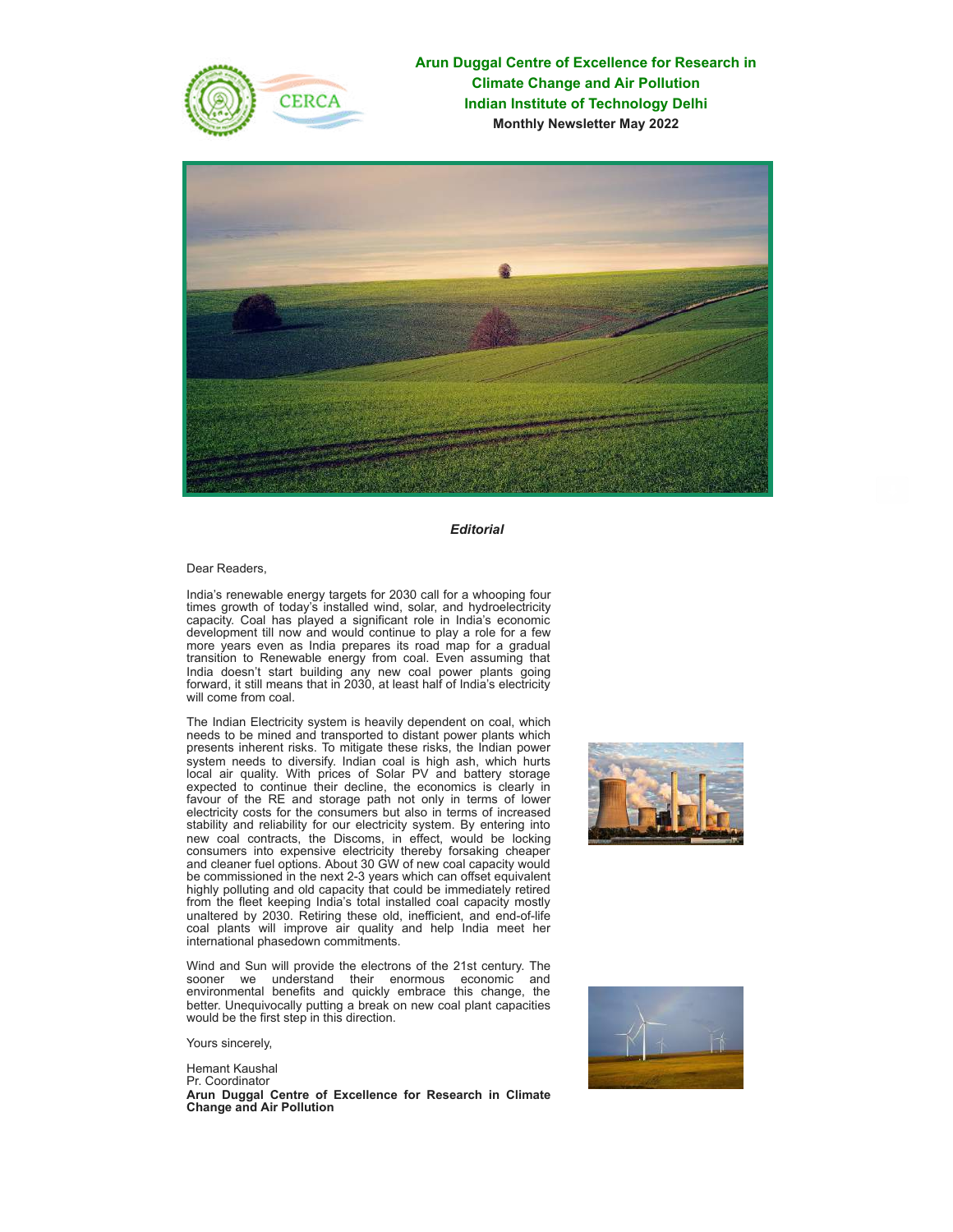



**Indian & International Cities- April 2022**





The graph above shows the daily average  $PM<sub>2.5</sub>$  for the month of April 2022. Amongst the popular cities worldwide, Delhi has shown the highest concentration of PM<sub>2.5</sub> followed by Mumbai. Delhi, Mumbai and Bengaluru within India, rank amongst the topmost polluted cities worldwide while the other Indian cities in the graph are amongst the top 10 metropolitan cities.



April 2021 Vs April 2022



Air quality didn't improve much in Delhi in April 2022. The reasons attributed to this poor air quality includes no rainfall as well as high wind speed that led to localized resuspension of dust and particulate matter, apart from the anthropogenic activities. Hence, PM<sub>2.5</sub> has increased slightly by 23.30  $\mu$ g/m<sup>3</sup>on an average in 2022 as compared to 2021 making air quality not better with respect to last year.



From Air pollution to Climate change, CERCA virtual Expert Monthly Talk series spotlights a range of contemporary issues while providing a platform for renowned speakers from around the world to share their knowledge and views.

In May 2022, we have the following Talk Series scheduled: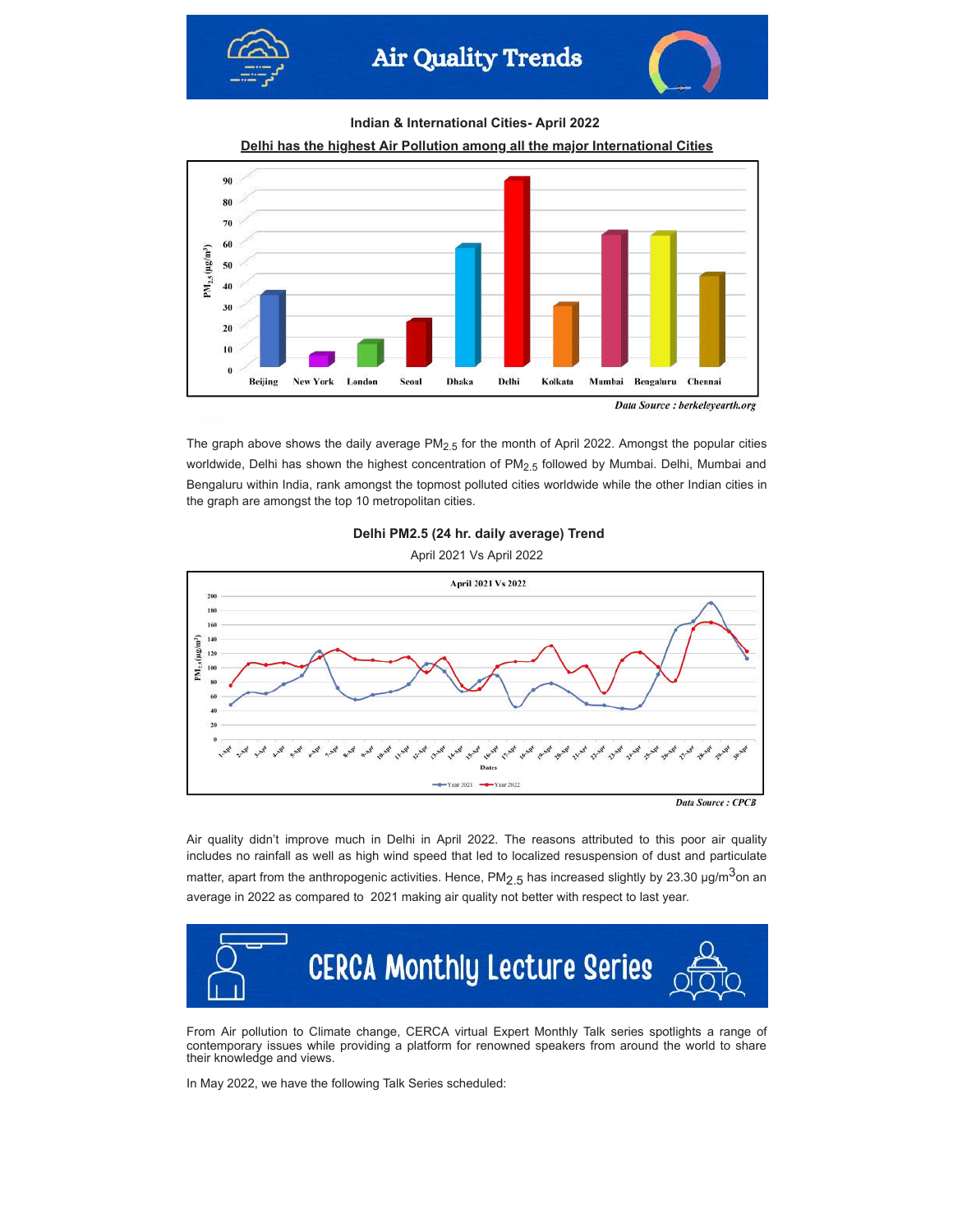

To register for this May 2022 Talk Series, [Click here](https://docs.google.com/forms/d/1GVt5MUxuSOpoiYGw34p8XTa7j0tKRYm2lqLUirzLjD8/viewform?edit_requested=true)



**To register for this May 2022 Talk Series,** [Click here](https://docs.google.com/forms/d/1gnnTaeLV7UCElCxDtmC9s9dl7E7CPdSvc3wwXyaTjrs/edit)

**CERCA Expert Opinion and Research Outcomes** 

## **Cleaner air would enhance India's annual solar energy production by 6–28 TWh**

*Sushovan Ghosh, Sagnik Dey, Dilip Ganguly, Somnath Baidya Roy and Kunal Bali*

- Generally, the loss of solar energy due to environmental factors like air pollution is not properly considered in renewable energy resource assessments.
- The study showed that India lost 29% of its utilizable global horizontal irradiance potential due to air pollution between 2001 and 2018.
- The average loss in output incurred by solar power systems with horizontal, fixed-tilt, singleaxis, and dual-axis trackers due to air pollution is estimated to be 12%, 26%, 33%, and 41%, respectively, equivalent to a loss of 245–835 million USD annually.
- Further, the successful implementation of the National Clean Air Program and the complete mitigation of household emissions through the supply of cleaner fuel for domestic use and rural electrification would allow India to generate a surplus of 6–16 TWh of electricity per year from the existing installed solar power capacity in 2018.
- This translates to an economic benefit of 325–845 million USD annually, which is equivalent to the implementation costs of these social programs.

**[Read More](https://iopscience.iop.org/article/10.1088/1748-9326/ac5d9a)**

**Association between Acute Exposure to PM2.5 Chemical Species and Mortality in Megacity Delhi, India**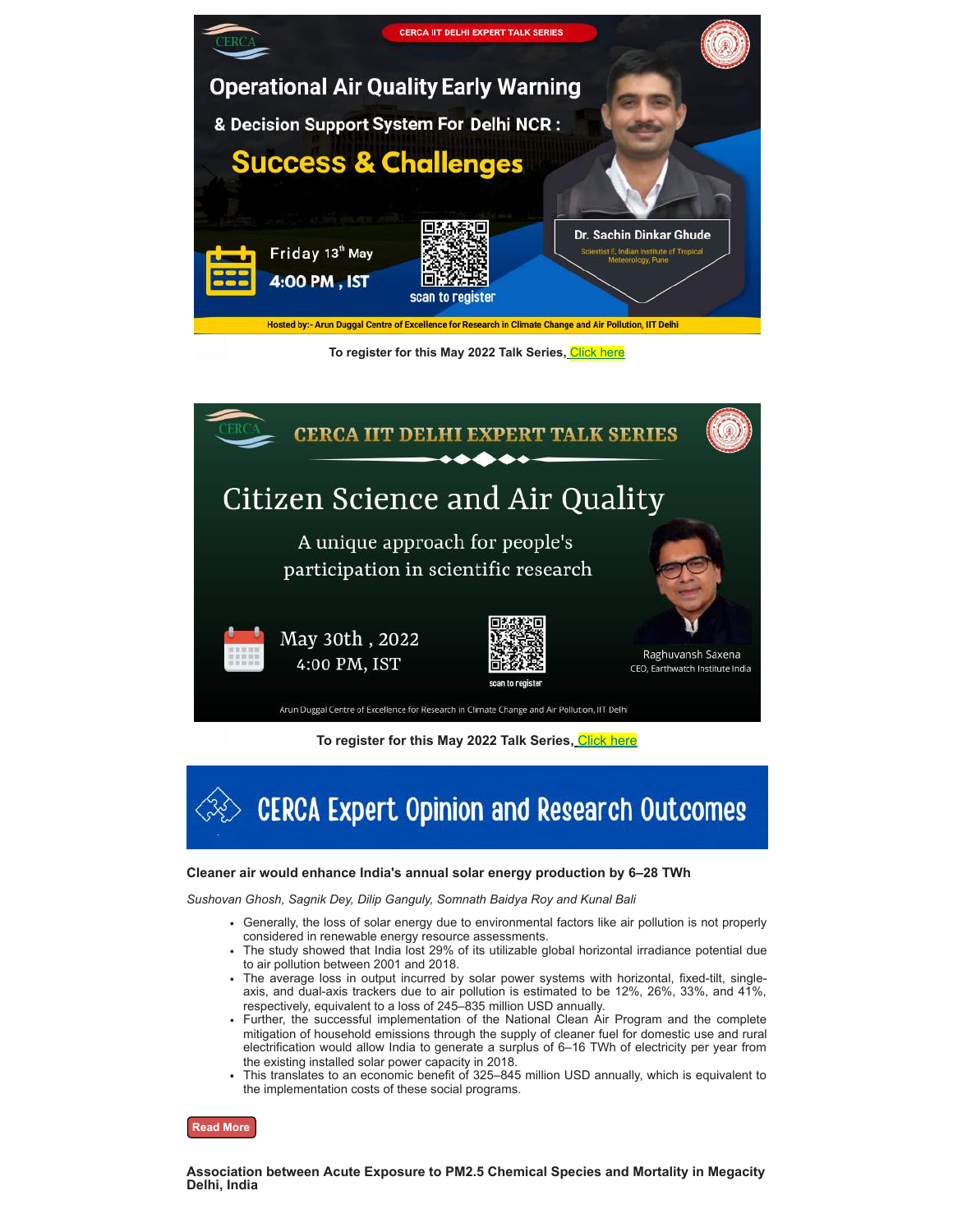#### *Pallavi Joshi, Sagnik Dey, Santu Ghosh, Srishti Jain, Sudhir Kumar Sharma*

- Association between acute exposure to PM2.5 chemical species and mortality is not well known in India.
- This study examined the associations between mortality and acute exposure to PM2.5 mass concentration and their 15 chemical components using data from 2013-2016 in Delhi.
- It used a semiparametric quasi-Poisson regression model adjusted for mean temperature, relative humidity and long term time trend as potential confounders.
- Among all, elderly above 65 years were the most prone to mortality effects from maximum species and risk arose more from exposures in the winters.
- This is the first evidence of association between acute exposure to PM2.5 chemical species and mortality in India.



### **Air pollution and child development in India**

*Anca Balietti, Souvik Datta, Stefanija Veljanoska*

- The impact of air pollution on child growth in India was studied.
- The study relied on wind direction to capture quasi-random variation in three main criteria air pollutants.
- It was observed that an increase in the average concentration of fine particulate matter by one standard deviation is accountable for almost 5 and 2.4 percentage points of stunting and severe stunting rates, respectively.
- Also, ozone and carbon monoxide impact weight-related outcomes. Stunting has critical longterm health and economic consequences; through its impact on stunting, pollution exacerbates the height premium in earnings, with girls being more adversely affected than boys in India.

**[Read More](https://www.sciencedirect.com/science/article/pii/S0095069622000122)**





### **Climate change hits food crop yield in Kerala**

The weather variations in Kerala are impacting its food platter too, with the yield from crops falling up to 33% in the past few decades. This was revealed in a study done by the Kozhikode-based Centre for<br>Water Resource Development and Resource Development and Management between 2014 and 2019. The main reasons for these are what scientists call "anthropogenic activities" that include deforestation, industrial pollution, soil erosion, and land degradation. Crop climate suitability is also changing abruptly because of climate change.







### **Air pollution is worsening reproductive health outcomes for women in India – and around the world**

Evidence is clear that air pollution is linked to higher rates of miscarriages, pregnancy complications and stillbirths, affecting women's reproductive health. It is not just outdoor air pollution - women in the densely populated region are also disproportionately hit by high levels of poor-quality air indoors as they tend to be primarily responsible for cooking, and firewood continues to be widely used as a source of cooking fuel, emerging studies show.